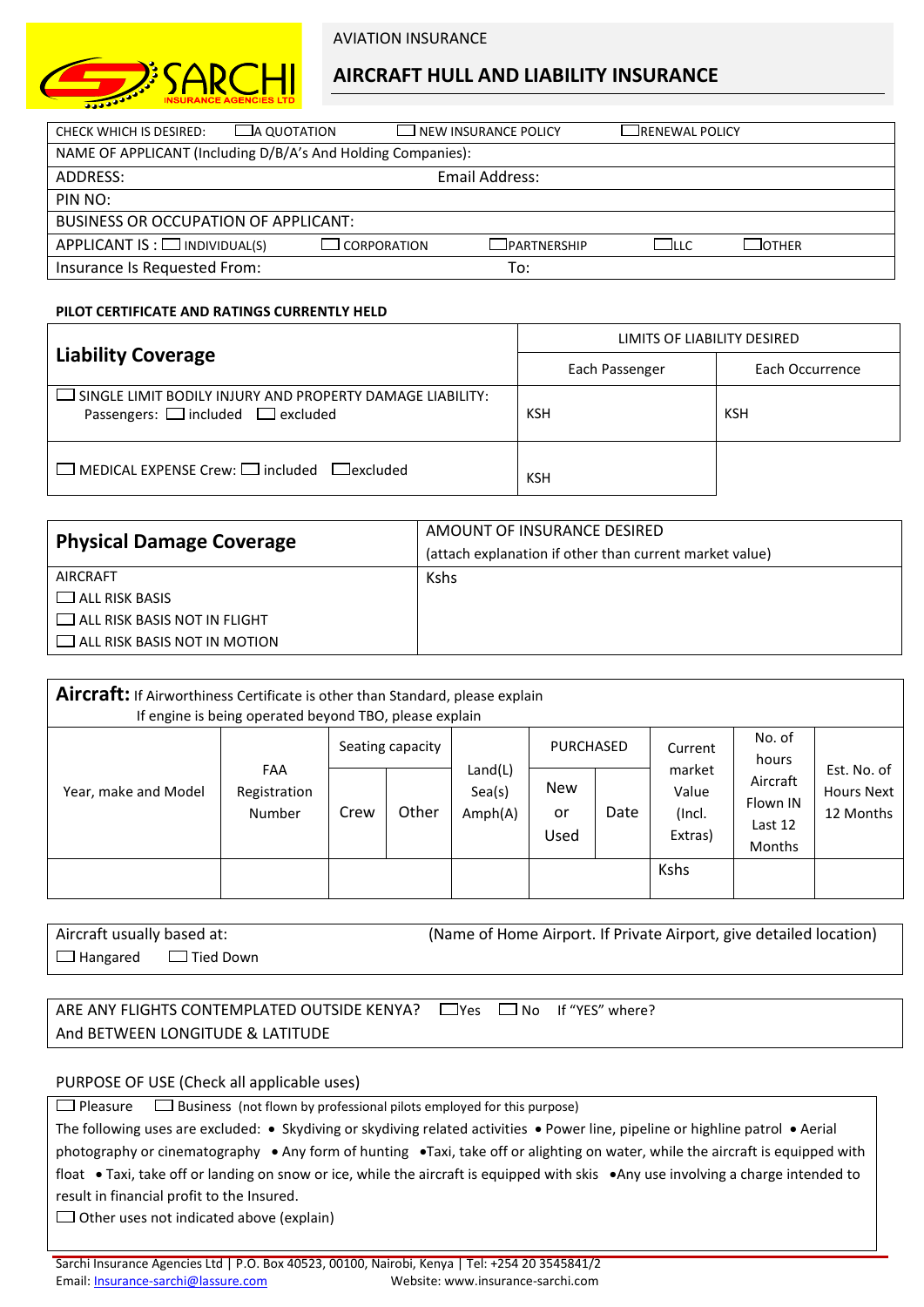**PILOTS:** Complete This Section (Including item 1-5 Below) For Every Pilot Who Will Operate An Aircraft During The Policy Term Unless A Pilot Questionnaire Is Completed By the Pilot

|                                           |              | Pilot Certification and Ratings |        |        |                  |        |             |           |       | Medical<br>Certificate |             | Hours Logged As Pilot in Command |                     |               |                      |                    |                  |                    |
|-------------------------------------------|--------------|---------------------------------|--------|--------|------------------|--------|-------------|-----------|-------|------------------------|-------------|----------------------------------|---------------------|---------------|----------------------|--------------------|------------------|--------------------|
| <b>NAME OF PILOT</b>                      | Date<br>of   |                                 |        |        |                  |        |             |           |       | Date of                |             | All Aircraft                     |                     |               |                      |                    | Model<br>Insured |                    |
|                                           | <b>Birth</b> | Stud.                           | Sport  | Ρvť.   | Com <sub>1</sub> | ASEL   | AMEL        | Instrumt. | Other | Last<br>Physical       | Class       | Total                            | Retra<br>ct<br>Gear | Covn.<br>GEar | Multi-<br>Engin<br>e | Last<br>12<br>mons | Total            | Last<br>90<br>Days |
| 1.                                        |              | $\Box$                          | $\Box$ | $\Box$ | $\Box$           | $\Box$ | $\Box$      | $\Box$    |       |                        |             |                                  |                     |               |                      |                    |                  |                    |
| 2.                                        |              | $\Box$                          | $\Box$ | $\Box$ | $\Box$           | $\Box$ | $\Box$      | $\Box$    |       |                        |             |                                  |                     |               |                      |                    |                  |                    |
| 3.                                        |              | $\Box$                          | $\Box$ | $\Box$ | $\Box$           | $\Box$ | $\Box$      | $\Box$    |       |                        |             |                                  |                     |               |                      |                    |                  |                    |
| 4.                                        |              | $\Box$                          | $\Box$ | $\Box$ | $\Box$           | $\Box$ | $\Box$      | $\Box$    |       |                        |             |                                  |                     |               |                      |                    |                  |                    |
| 5.                                        |              | $\Box$                          | □      | $\Box$ | $\Box$           | $\Box$ | $\Box$      | $\Box$    |       |                        |             |                                  |                     |               |                      |                    |                  |                    |
|                                           |              | Pilot No. 1                     |        |        |                  |        | Pilot No. 2 |           |       |                        | Pilot No. 3 |                                  |                     | Pilot No. 4   |                      |                    | Pilot No. 5      |                    |
| FAA Certificate No.                       |              |                                 |        |        |                  |        |             |           |       |                        |             |                                  |                     |               |                      |                    |                  |                    |
| Date of last biennial<br>flight review:   |              |                                 |        |        |                  |        |             |           |       |                        |             |                                  |                     |               |                      |                    |                  |                    |
| Details of other<br>proficiency training: |              |                                 |        |        |                  |        |             |           |       |                        |             |                                  |                     |               |                      |                    |                  |                    |

#### EXPLAIN CIRCUMSTANCES IF:

1. Any Pilots named above have any: (a) physical impairments,

(b) waivers, limitations, or conditions in your medical certificate or on your pilot certificate

- 2. An FAA, Military or other pilot certificate held by you any pilot named above has ever been suspended or revoked
- 3. Any pilot above has ever been cited for violation of any aviation regulations in any country
- 4. Any pilot above has ever been involved in any aircraft accident
- 5. Any pilot above has ever been ever been convicted of or pleaded guilty to a felony or driving while intoxicated

**Applicant is:**  $\square$  Sole Owner  $\square$  Owner subject to mortgage or conditional sales contract  $\square$  Lessee  $\square$  Other-Explain If aircraft is encumbered, name and address if lienholder or lessor Amount of encumbrance (excluding interest and finance charges) Kshs Will breach of Warranty Coverage be required by lienholder?  $\Box$  Yes  $\Box$  No

AOPA Number: EAA Number:

Name of last aviation insurance carrier (if none so state)

To the Applicant's knowledge no damage has been sustained to, nor claims by other have arisen out of the operation of nay aircraft owned by or in the custody of the Applicant except:

Has any insurance company or underwriter at any time declined an application submitted by or cancelled or refuse to renew a policy held by the applicant or any of the pilots named herein with regard to any type of insurance?  $\Box$  Yes  $\Box$  No If so, explain circumstances: